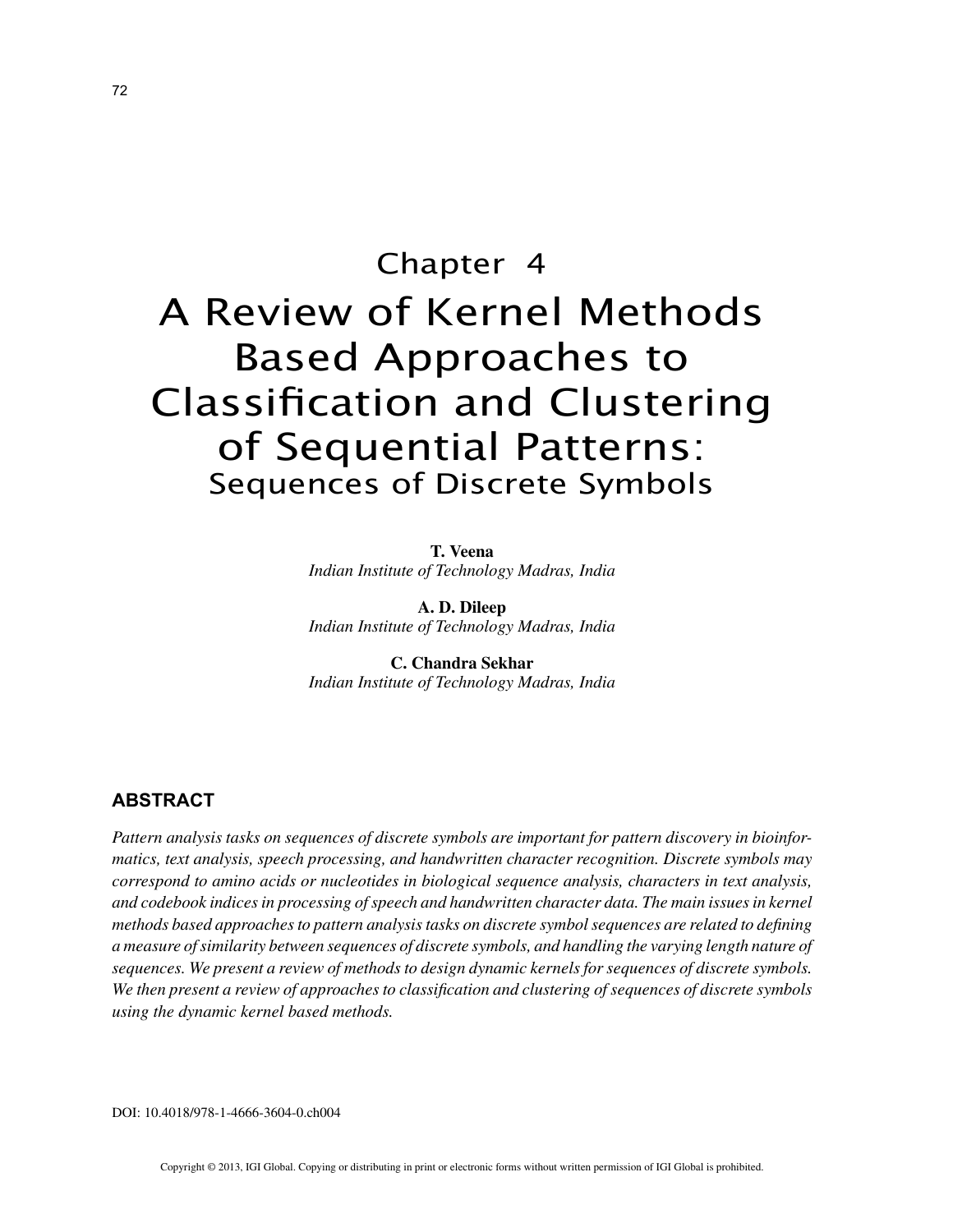## **INTRODUCTION**

Kernel methods for pattern classification and clustering were presented in the previous chapter. We also explained the design of dynamic kernels for sequences of continuous feature vectors. In this chapter, we present a review on the design of dynamic kernels for discrete symbol sequences.

A discrete symbol sequence comprises of a sequence of symbols, belonging to an alphabet ∑, observed or recorded during a process. For example, in coin tossing experiment, the observations being either head (*H*) or tail (*T*) may result in a discrete observation sequence *HHTHTTH*. Here the alphabet  $\sum$  is a set of two symbols {*H*, *T*} and the length of the observation sequence is seven. The discrete observation sequence obtained in another coin tossing experiment may be *THHHTTHHT* resulting in a sequence of different length. One major issue in handling discrete symbol sequences is that the observation sequences are of varying length in nature. This applies to any sequence data. A major source of discrete symbol sequences is the biological sequences such as protein sequences, DNA sequences and RNA sequences. The DNA sequences are strings over four nucleotides, represented by the alphabet  $\Sigma = \{A, C, G, T\}$ . The RNA sequences are strings over the alphabet  $\Sigma = \{A, C, G, U\}$ . The symbols in the alphabet for DNA and RNA correspond to the following nucleotides: *A*(adenine), *C*(cytosine), *G*(guanine), *T*(thymine), and *U*(uracil). The positions of occurrence of these nucleotides in the chain molecule of DNA or RNA signify the functioning of that DNA or RNA. An example DNA sequence of length 50 is *ATAATAAAAAATAAAAATA-AAAAAAATTAAAAAATATTAAAAAATAAAAA*. Protein sequences are strings over an alphabet of 20 amino acids which are the building blocks of proteins. The kinds of amino acids occurring, their frequency of occurrence and their relative positions of occurrence in a protein sequence influence the functionality of a protein. An example of a protein sequence is *MGTPTLAQPV-* *VTGMFLDPCH*. Discrete symbol sequences are also used to analyze text data.

A paragraph is considered as a sequence of words. In text analysis, words are the observation symbols derived from a vocabulary of all the words. Discrete observation sequences are also derived by vector quantization of the continuous feature vector sequences extracted from speech data and online handwritten character data. Pattern analysis tasks involving discrete symbol sequences are classification and clustering. In order to use kernel methods for these tasks, it is necessary to address the issue of handling the varying length nature of sequences. In some approaches, an explicit feature map (Ding & Dubchak, 2001; Jaakkola et al., 2000; Leslie et al., 2002; Leslie & Kuang, 2003; Liao & Noble, 2002; Lodhi et al., 2002; Logan et al., 2001) is used to obtain a fixed length representation for each of the varying length sequences. In some other approaches, a kernel is designed directly from the varying length sequences (Saigo et al., 2004; Tsuda et al., 2002; Vert et al., 2004; Watkins, 1999). Kernels designed using any of these two methods are called as dynamic kernels for discrete symbol sequences.

The organization of the rest of the chapter is as follows: The next section describes the methods for the design of dynamic kernels for discrete symbol sequences. Then a review of kernel methods based approaches to sequential pattern analysis involving discrete symbol sequences is presented.

# **DESIGN OF DYNAMIC KERNELS FOR DISCRETE SYMBOL SEQUENCES**

The main issue in designing a kernel for discrete observation symbol sequence is to handle the varying length nature of the sequences. The varying length sequences of discrete observation symbols may be explicitly mapped onto a fixed dimensional feature vector and then the kernel is computed as an innerproduct in that fixed dimensional space.